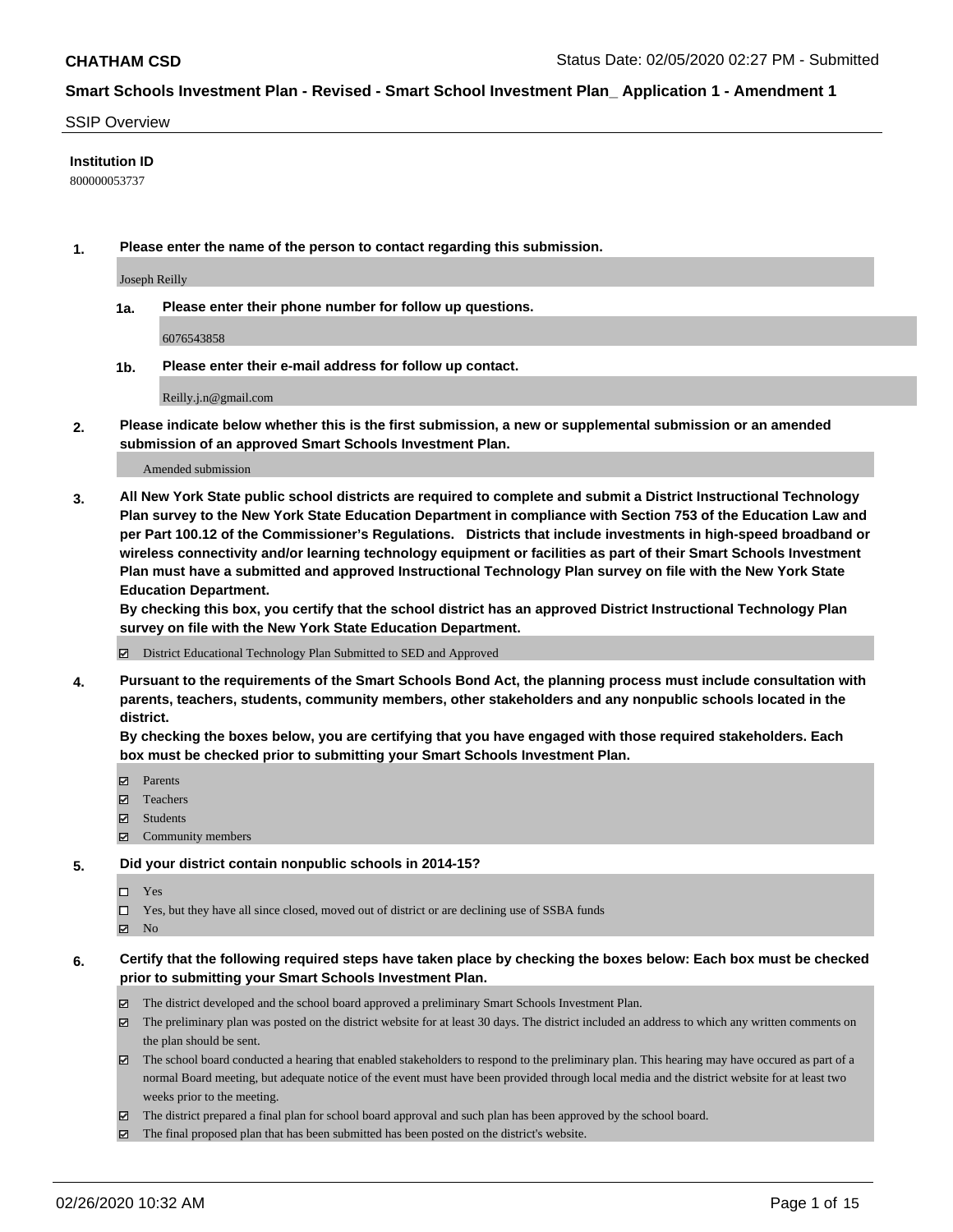SSIP Overview

**6a. Please upload the proposed Smart Schools Investment Plan (SSIP) that was posted on the district's website, along with any supporting materials. Note that this should be different than your recently submitted Educational Technology Survey. The Final SSIP, as approved by the School Board, should also be posted on the website and remain there during the course of the projects contained therein.**

Smart-Schools-Presentation-4-10-18 1.pdf

**6b. Enter the webpage address where the final Smart Schools Investment Plan is posted. The Plan should remain posted for the life of the included projects.**

Smart-Schools-Presentation-4-10-18.pdf

**7. Please enter an estimate of the total number of students and staff that will benefit from this Smart Schools Investment Plan based on the cumulative projects submitted to date.**

1,250

**8. An LEA/School District may partner with one or more other LEA/School Districts to form a consortium to pool Smart Schools Bond Act funds for a project that meets all other Smart School Bond Act requirements. Each school district participating in the consortium will need to file an approved Smart Schools Investment Plan for the project and submit a signed Memorandum of Understanding that sets forth the details of the consortium including the roles of each respective district.**

 $\Box$  The district plans to participate in a consortium to partner with other school district(s) to implement a Smart Schools project.

## **9. Please enter the name and 6-digit SED Code for each LEA/School District participating in the Consortium.**

| Partner LEA/District | <b>ISED BEDS Code</b> |
|----------------------|-----------------------|
| (No Response)        | (No Response)         |

## **10. Please upload a signed Memorandum of Understanding with all of the participating Consortium partners.**

(No Response)

**11. Your district's Smart Schools Bond Act Allocation is:**

\$624,158

## **12. Final 2014-15 BEDS Enrollment to calculate Nonpublic Sharing Requirement**

|            | Public Enrollment | Nonpublic Enrollment | Total Enrollment | INonpublic Percentage |
|------------|-------------------|----------------------|------------------|-----------------------|
| Enrollment | .123              |                      | .123.00          | 0.00                  |

**13. This table compares each category budget total, as entered in that category's page, to the total expenditures listed in the category's expenditure table. Any discrepancies between the two must be resolved before submission.**

|                                          | Sub-Allocations | <b>Expenditure Totals</b> | Difference |
|------------------------------------------|-----------------|---------------------------|------------|
| <b>School Connectivity</b>               | 0.00            | 0.00                      | 0.00       |
| Connectivity Projects for<br>Communities | 0.00            | 0.00                      | 0.00       |
| Classroom Technology                     | 0.00            | 0.00                      | 0.00       |
| Pre-Kindergarten Classrooms              | 0.00            | 0.00                      | 0.00       |
| Replace Transportable<br>Classrooms      | 0.00            | 0.00                      | 0.00       |
| <b>High-Tech Security Features</b>       | 63,884.00       | 63,884.00                 | 0.00       |
| Nonpublic Loan                           | 0.00            | 0.00                      | 0.00       |
| Totals:                                  |                 |                           |            |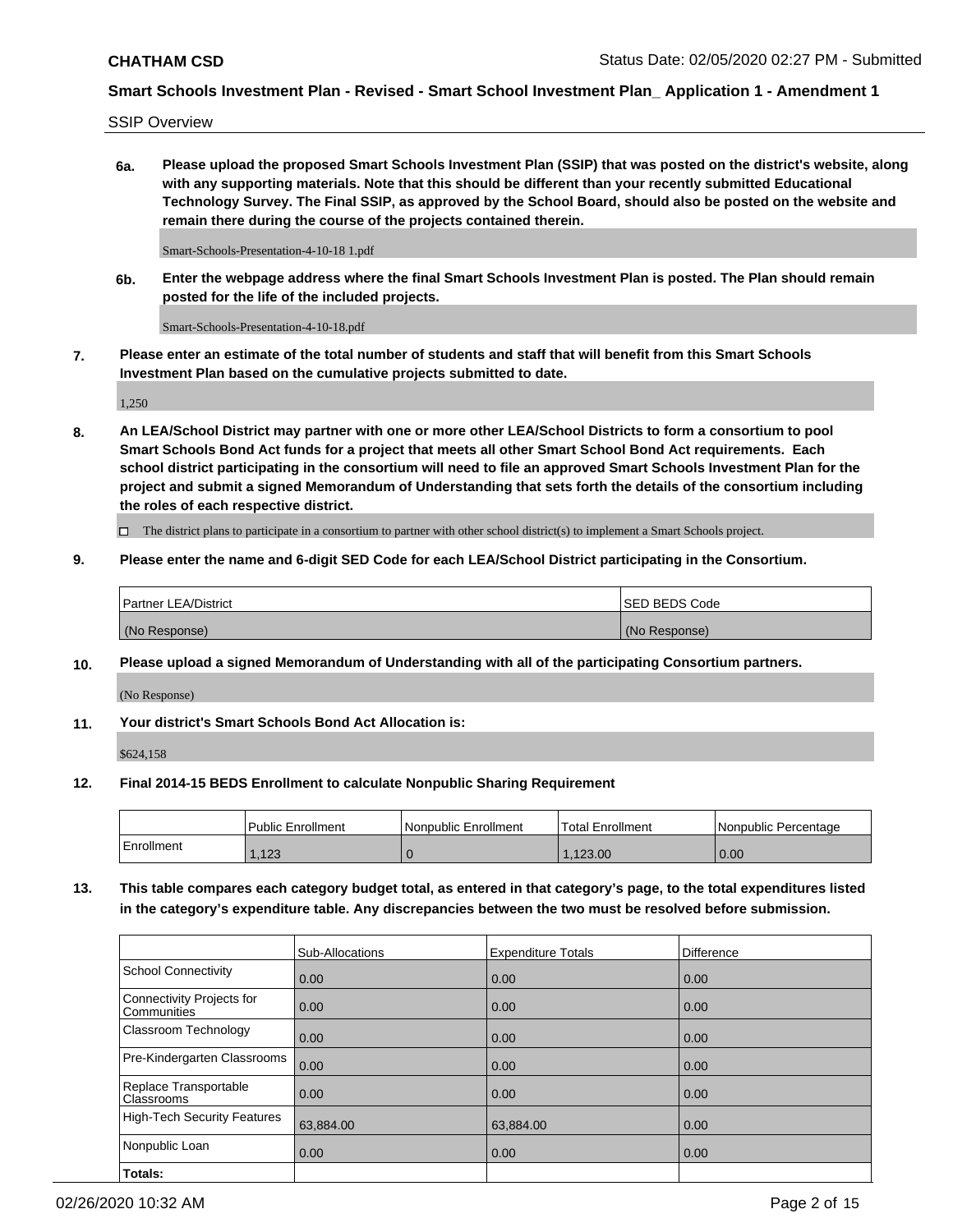SSIP Overview

| Sub-Allocations | Expenditure Totals | <b>Difference</b> |
|-----------------|--------------------|-------------------|
| 63,884          | 63,884             | 0                 |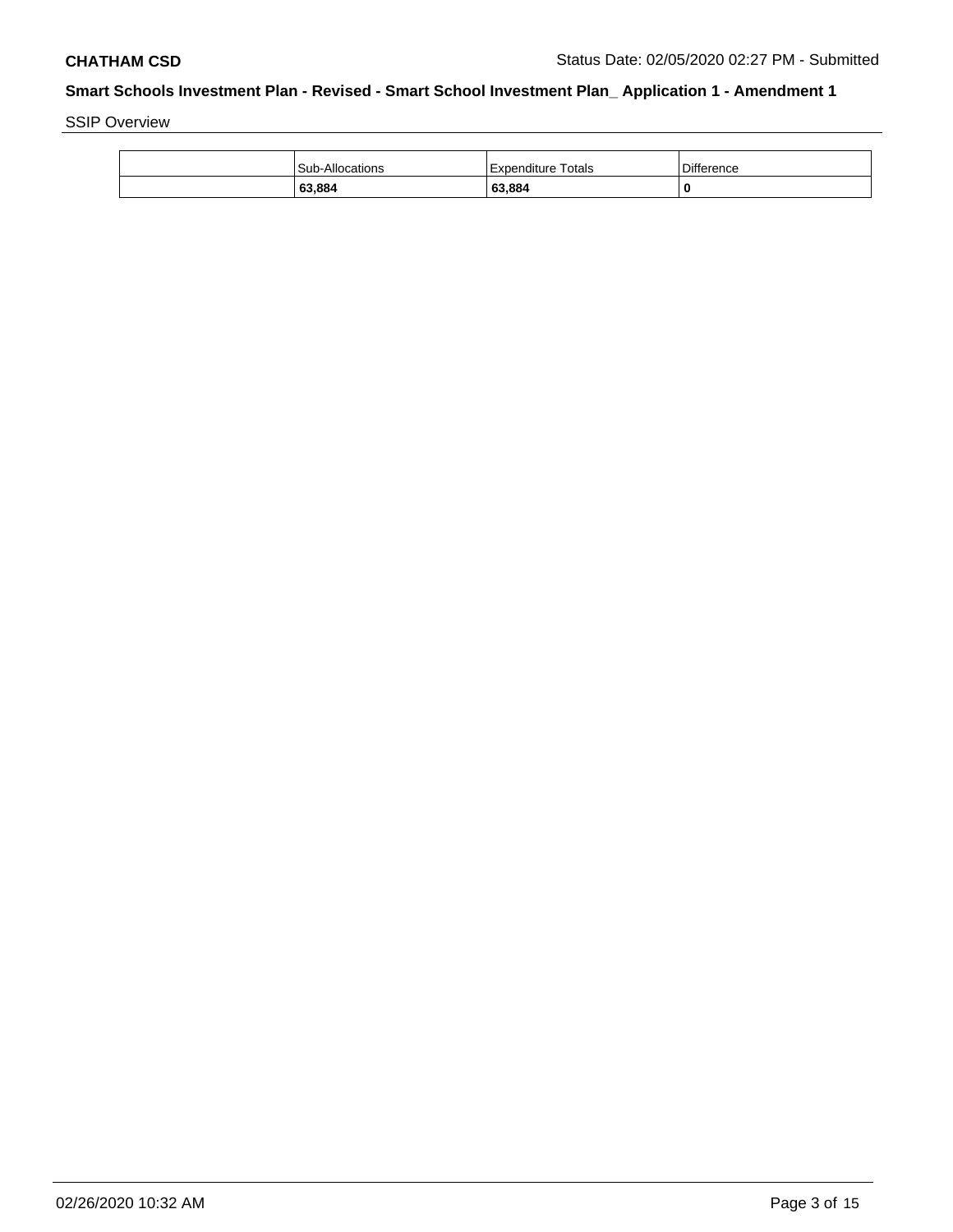School Connectivity

- **1. In order for students and faculty to receive the maximum benefit from the technology made available under the Smart Schools Bond Act, their school buildings must possess sufficient connectivity infrastructure to ensure that devices can be used during the school day. Smart Schools Investment Plans must demonstrate that:**
	- **• sufficient infrastructure that meets the Federal Communications Commission's 100 Mbps per 1,000 students standard currently exists in the buildings where new devices will be deployed, or**
	- **• is a planned use of a portion of Smart Schools Bond Act funds, or**
	- **• is under development through another funding source.**

**Smart Schools Bond Act funds used for technology infrastructure or classroom technology investments must increase the number of school buildings that meet or exceed the minimum speed standard of 100 Mbps per 1,000 students and staff within 12 months. This standard may be met on either a contracted 24/7 firm service or a "burstable" capability. If the standard is met under the burstable criteria, it must be:**

**1. Specifically codified in a service contract with a provider, and**

**2. Guaranteed to be available to all students and devices as needed, particularly during periods of high demand, such as computer-based testing (CBT) periods.**

**Please describe how your district already meets or is planning to meet this standard within 12 months of plan submission.**

(No Response)

**1a. If a district believes that it will be impossible to meet this standard within 12 months, it may apply for a waiver of this requirement, as described on the Smart Schools website. The waiver must be filed and approved by SED prior to submitting this survey.**

 $\Box$  By checking this box, you are certifying that the school district has an approved waiver of this requirement on file with the New York State Education Department.

**2. Connectivity Speed Calculator (Required). If the district currently meets the required speed, enter "Currently Met" in the last box: Expected Date When Required Speed Will be Met.**

|                  | l Number of     | Required Speed | Current Speed in | Expected Speed | Expected Date                        |
|------------------|-----------------|----------------|------------------|----------------|--------------------------------------|
|                  | <b>Students</b> | In Mbps        | <b>Mbps</b>      | to be Attained | When Required                        |
|                  |                 |                |                  |                | Within 12 Months 1Speed Will be Met1 |
| Calculated Speed | (No Response)   | 0.00           | (No Response)    | (No Response)  | l (No Response)                      |

**3. Describe how you intend to use Smart Schools Bond Act funds for high-speed broadband and/or wireless connectivity projects in school buildings.**

(No Response)

**4. Describe the linkage between the district's District Instructional Technology Plan and how the proposed projects will improve teaching and learning. (There should be a link between your response to this question and your responses to Question 1 in Section IV - NYSED Initiatives Alignment: "Explain how the district use of instructional technology will serve as a part of a comprehensive and sustained effort to support rigorous academic standards attainment and performance improvement for students."** 

**Your answer should also align with your answers to the questions in Section II - Strategic Technology Planning and the associated Action Steps in Section III - Action Plan.)**

(No Response)

**5. If the district wishes to have students and staff access the Internet from wireless devices within the school building, or in close proximity to it, it must first ensure that it has a robust Wi-Fi network in place that has sufficient bandwidth to meet user demand.**

**Please describe how you have quantified this demand and how you plan to meet this demand.**

(No Response)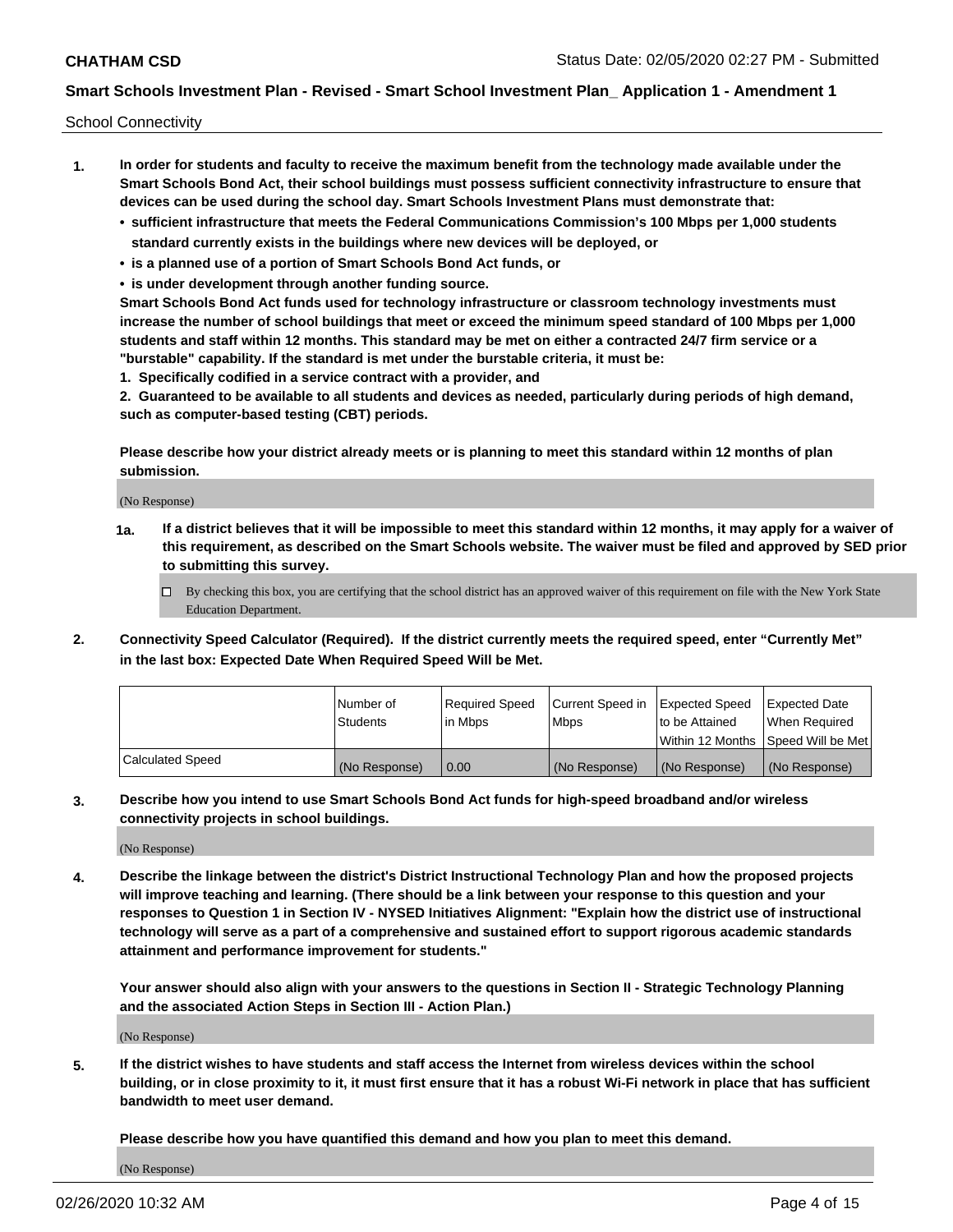School Connectivity

**6. Smart Schools plans with any expenditures in the School Connectivity category require a project number from the Office of Facilities Planning. Districts must submit an SSBA LOI and receive project numbers prior to submitting the SSIP. As indicated on the LOI, some projects may be eligible for a streamlined review and will not require a building permit.**

**Please indicate on a separate row each project number given to you by the Office of Facilities Planning.**

| Project Number |  |
|----------------|--|
| (No Response)  |  |

**7. Certain high-tech security and connectivity infrastructure projects may be eligible for an expedited review process as determined by the Office of Facilities Planning.**

### **Was your project deemed eligible for streamlined review?**

(No Response)

## **8. Include the name and license number of the architect or engineer of record.**

| Name          | License Number |
|---------------|----------------|
| (No Response) | (No Response)  |

### **9. Public Expenditures – Loanable (Counts toward the nonpublic loan calculation)**

| Select the allowable expenditure type.<br>Repeat to add another item under each type. | <b>PUBLIC</b> Items to be<br>l Purchased | Quantity           | Cost Per Item    | <b>Total Cost</b> |
|---------------------------------------------------------------------------------------|------------------------------------------|--------------------|------------------|-------------------|
| (No Response)                                                                         | (No Response)                            | l (No<br>Response) | (No<br>Response) | $\overline{0.00}$ |
|                                                                                       |                                          | 0                  | 0.00             |                   |

## **10. Public Expenditures – Non-Loanable (Does not count toward nonpublic loan calculation)**

| Select the allowable expenditure<br>type.<br>Repeat to add another item under<br>each type. | <b>PUBLIC</b> Items to be purchased | Quantity      | Cost per Item | <b>Total Cost</b> |
|---------------------------------------------------------------------------------------------|-------------------------------------|---------------|---------------|-------------------|
| (No Response)                                                                               | (No Response)                       | (No Response) | (No Response) | 0.00              |
|                                                                                             |                                     |               | 0.00          |                   |

#### **11. Final 2014-15 BEDS Enrollment to calculate Nonpublic Sharing Requirement (no changes allowed.)**

|            | Public Enrollment | Nonpublic Enrollment | 'Total Enrollment | l Nonpublic Percentage |
|------------|-------------------|----------------------|-------------------|------------------------|
| Enrollment | .123              |                      | .123.00           | 0.00                   |

### **12. Total Public Budget - Loanable (Counts toward the nonpublic loan calculation)**

|                                               | Public Allocations | <b>Estimated Nonpublic Loan</b><br>Amount | Estimated Total Sub-Allocations |
|-----------------------------------------------|--------------------|-------------------------------------------|---------------------------------|
| Network/Access Costs                          | (No Response)      | 0.00                                      | 0.00                            |
| School Internal Connections and<br>Components | (No Response)      | 0.00                                      | 0.00                            |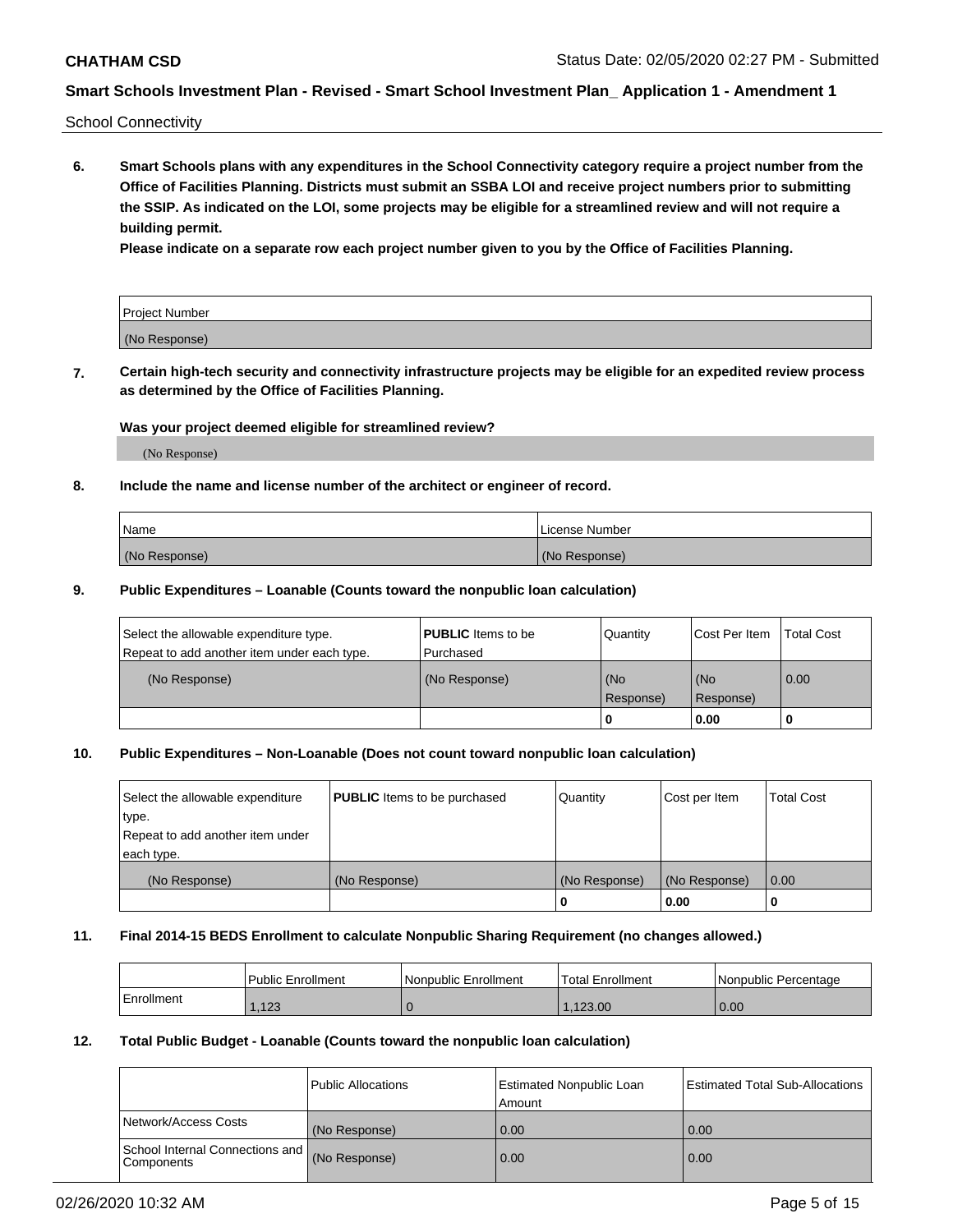School Connectivity

|         | Public Allocations | <b>Estimated Nonpublic Loan</b><br>l Amount | <b>Estimated Total Sub-Allocations</b> |
|---------|--------------------|---------------------------------------------|----------------------------------------|
| l Other | (No Response)      | 0.00                                        | 0.00                                   |
| Totals: | 0.00               | 0                                           |                                        |

# **13. Total Public Budget – Non-Loanable (Does not count toward the nonpublic loan calculation)**

|                                                   | Sub-<br>Allocation |
|---------------------------------------------------|--------------------|
| Network/Access Costs                              | (No Response)      |
| Outside Plant Costs                               | (No Response)      |
| <b>School Internal Connections and Components</b> | (No Response)      |
| Professional Services                             | (No Response)      |
| Testing                                           | (No Response)      |
| <b>Other Upfront Costs</b>                        | (No Response)      |
| <b>Other Costs</b>                                | (No Response)      |
| Totals:                                           | 0.00               |

# **14. School Connectivity Totals**

|                          | Total Sub-Allocations |
|--------------------------|-----------------------|
| Total Loanable Items     | 0.00                  |
| Total Non-Ioanable Items | 0.00                  |
| Totals:                  | 0                     |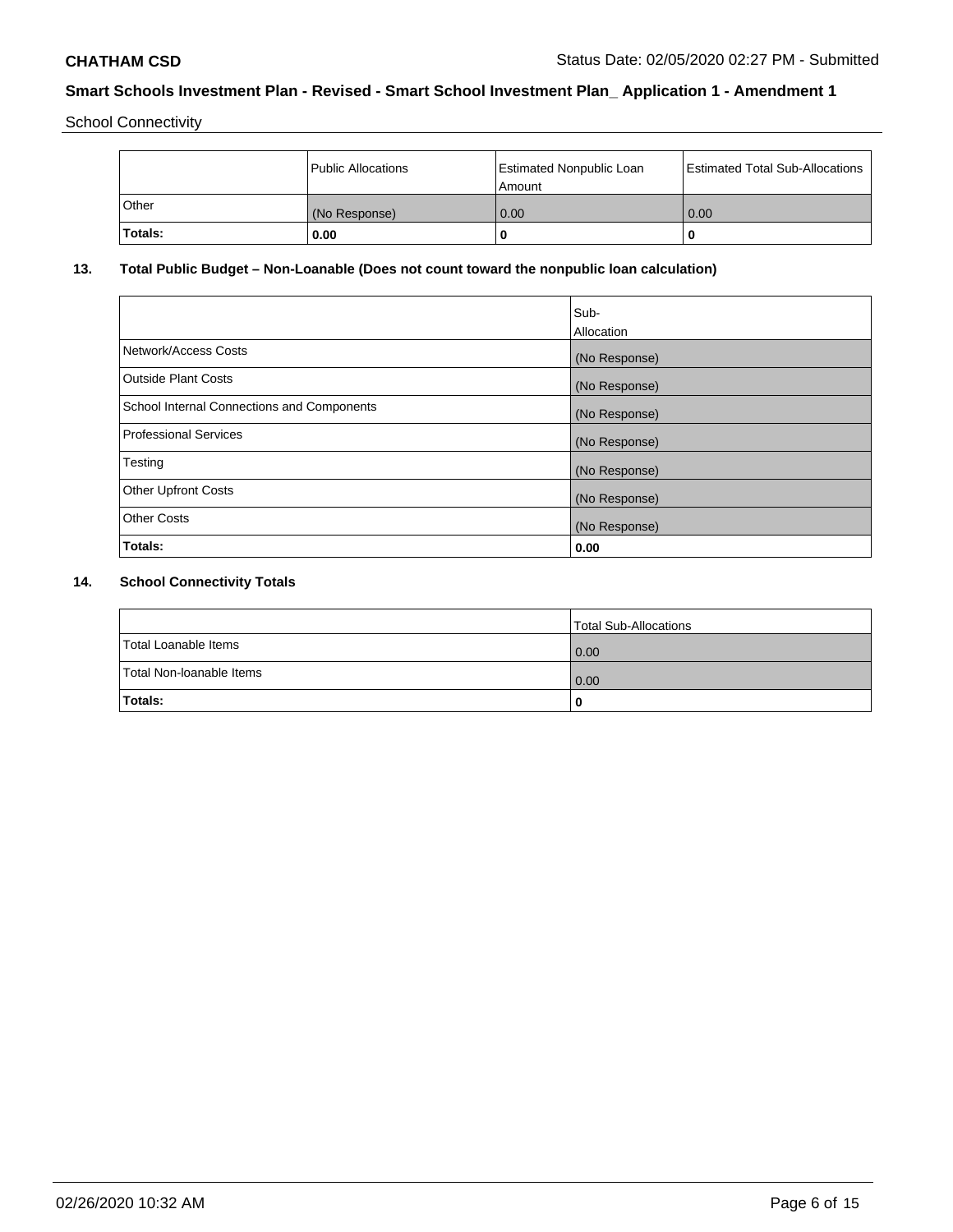Community Connectivity (Broadband and Wireless)

**1. Describe how you intend to use Smart Schools Bond Act funds for high-speed broadband and/or wireless connectivity projects in the community.**

(No Response)

**2. Please describe how the proposed project(s) will promote student achievement and increase student and/or staff access to the Internet in a manner that enhances student learning and/or instruction outside of the school day and/or school building.**

(No Response)

**3. Community connectivity projects must comply with all the necessary local building codes and regulations (building and related permits are not required prior to plan submission).**

 $\Box$  I certify that we will comply with all the necessary local building codes and regulations.

**4. Please describe the physical location of the proposed investment.**

(No Response)

**5. Please provide the initial list of partners participating in the Community Connectivity Broadband Project, along with their Federal Tax Identification (Employer Identification) number.**

| <b>Project Partners</b> | l Federal ID # |
|-------------------------|----------------|
| (No Response)           | (No Response)  |

**6. Please detail the type, quantity, per unit cost and total cost of the eligible items under each sub-category.**

| Select the allowable expenditure | Item to be purchased | Quantity      | Cost per Item | <b>Total Cost</b> |
|----------------------------------|----------------------|---------------|---------------|-------------------|
| type.                            |                      |               |               |                   |
| Repeat to add another item under |                      |               |               |                   |
| each type.                       |                      |               |               |                   |
| (No Response)                    | (No Response)        | (No Response) | (No Response) | 0.00              |
|                                  |                      | o             | 0.00          |                   |

**7. If you are submitting an allocation for Community Connectivity, complete this table.**

**Note that the calculated Total at the bottom of the table must equal the Total allocation for this category that you entered in the SSIP Overview overall budget.**

|                                    | Sub-Allocation |
|------------------------------------|----------------|
| Network/Access Costs               | (No Response)  |
| Outside Plant Costs                | (No Response)  |
| <b>Tower Costs</b>                 | (No Response)  |
| <b>Customer Premises Equipment</b> | (No Response)  |
| <b>Professional Services</b>       | (No Response)  |
| Testing                            | (No Response)  |
| <b>Other Upfront Costs</b>         | (No Response)  |
| <b>Other Costs</b>                 | (No Response)  |
| Totals:                            | 0.00           |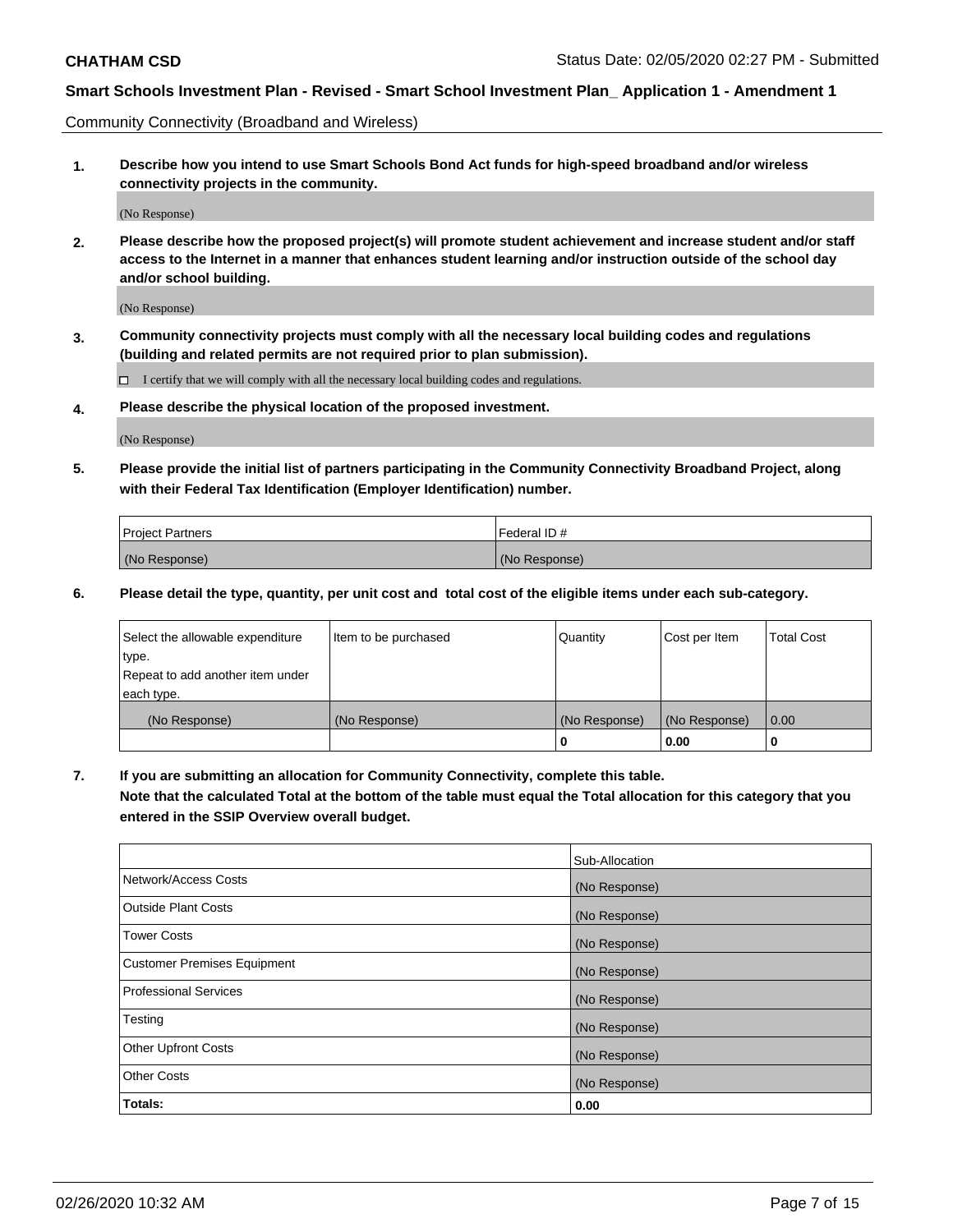### Classroom Learning Technology

**1. In order for students and faculty to receive the maximum benefit from the technology made available under the Smart Schools Bond Act, their school buildings must possess sufficient connectivity infrastructure to ensure that devices can be used during the school day. Smart Schools Investment Plans must demonstrate that sufficient infrastructure that meets the Federal Communications Commission's 100 Mbps per 1,000 students standard currently exists in the buildings where new devices will be deployed, or is a planned use of a portion of Smart Schools Bond Act funds, or is under development through another funding source. Smart Schools Bond Act funds used for technology infrastructure or classroom technology investments must increase the number of school buildings that meet or exceed the minimum speed standard of 100 Mbps per 1,000 students and staff within 12 months. This standard may be met on either a contracted 24/7 firm service or a "burstable" capability. If the standard is met under the burstable criteria, it must be:**

**1. Specifically codified in a service contract with a provider, and**

**2. Guaranteed to be available to all students and devices as needed, particularly during periods of high demand, such as computer-based testing (CBT) periods.**

**Please describe how your district already meets or is planning to meet this standard within 12 months of plan submission.**

(No Response)

- **1a. If a district believes that it will be impossible to meet this standard within 12 months, it may apply for a waiver of this requirement, as described on the Smart Schools website. The waiver must be filed and approved by SED prior to submitting this survey.**
	- By checking this box, you are certifying that the school district has an approved waiver of this requirement on file with the New York State Education Department.
- **2. Connectivity Speed Calculator (Required). If the district currently meets the required speed, enter "Currently Met" in the last box: Expected Date When Required Speed Will be Met.**

|                  | l Number of     | Required Speed | Current Speed in | <b>Expected Speed</b> | <b>Expected Date</b>                |
|------------------|-----------------|----------------|------------------|-----------------------|-------------------------------------|
|                  | <b>Students</b> | l in Mbps      | l Mbps           | to be Attained        | When Required                       |
|                  |                 |                |                  |                       | Within 12 Months  Speed Will be Met |
| Calculated Speed | (No Response)   | 0.00           | (No Response)    | l (No Response)       | (No Response)                       |

**3. If the district wishes to have students and staff access the Internet from wireless devices within the school building, or in close proximity to it, it must first ensure that it has a robust Wi-Fi network in place that has sufficient bandwidth to meet user demand.**

**Please describe how you have quantified this demand and how you plan to meet this demand.**

(No Response)

**4. All New York State public school districts are required to complete and submit an Instructional Technology Plan survey to the New York State Education Department in compliance with Section 753 of the Education Law and per Part 100.12 of the Commissioner's Regulations.**

**Districts that include educational technology purchases as part of their Smart Schools Investment Plan must have a submitted and approved Instructional Technology Plan survey on file with the New York State Education Department.**

- By checking this box, you are certifying that the school district has an approved Instructional Technology Plan survey on file with the New York State Education Department.
- **5. Describe the devices you intend to purchase and their compatibility with existing or planned platforms or systems. Specifically address the adequacy of each facility's electrical, HVAC and other infrastructure necessary to install and support the operation of the planned technology.**

(No Response)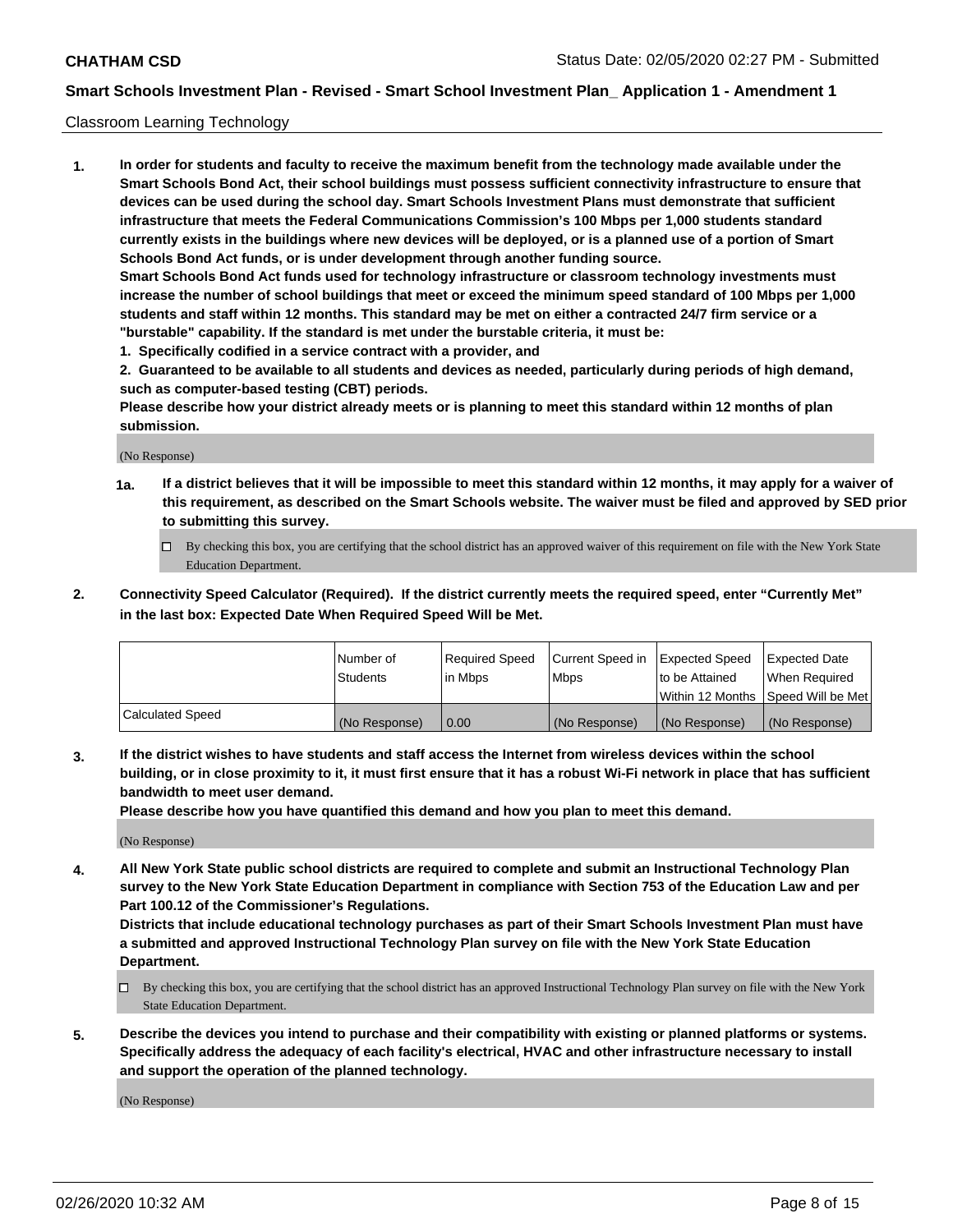### Classroom Learning Technology

- **6. Describe how the proposed technology purchases will:**
	- **> enhance differentiated instruction;**
	- **> expand student learning inside and outside the classroom;**
	- **> benefit students with disabilities and English language learners; and**
	- **> contribute to the reduction of other learning gaps that have been identified within the district.**

**The expectation is that districts will place a priority on addressing the needs of students who struggle to succeed in a rigorous curriculum. Responses in this section should specifically address this concern and align with the district's Instructional Technology Plan (in particular Question 2 of E. Curriculum and Instruction: "Does the district's instructional technology plan address the needs of students with disabilities to ensure equitable access to instruction, materials and assessments?" and Question 3 of the same section: "Does the district's instructional technology plan address the provision of assistive technology specifically for students with disabilities to ensure access to and participation in the general curriculum?")**

**In addition, describe how the district ensures equitable access to instruction, materials and assessments and participation in the general curriculum for both SWD and English Language Learners/Multilingual Learners (ELL/MLL) students.**

(No Response)

**7. Where appropriate, describe how the proposed technology purchases will enhance ongoing communication with parents and other stakeholders and help the district facilitate technology-based regional partnerships, including distance learning and other efforts.**

(No Response)

**8. Describe the district's plan to provide professional development to ensure that administrators, teachers and staff can employ the technology purchased to enhance instruction successfully.**

**Note: This response should be aligned and expanded upon in accordance with your district's response to Question 1 of F. Professional Development of your Instructional Technology Plan: "Please provide a summary of professional development offered to teachers and staff, for the time period covered by this plan, to support technology to enhance teaching and learning. Please include topics, audience and method of delivery within your summary."**

(No Response)

- **9. Districts must contact one of the SUNY/CUNY teacher preparation programs listed on the document on the left side of the page that supplies the largest number of the district's new teachers to request advice on innovative uses and best practices at the intersection of pedagogy and educational technology.**
	- By checking this box, you certify that you have contacted the SUNY/CUNY teacher preparation program that supplies the largest number of your new teachers to request advice on these issues.
	- **9a. Please enter the name of the SUNY or CUNY Institution that you contacted.**

(No Response)

**9b. Enter the primary Institution phone number.**

(No Response)

**9c. Enter the name of the contact person with whom you consulted and/or will be collaborating with on innovative uses of technology and best practices.**

(No Response)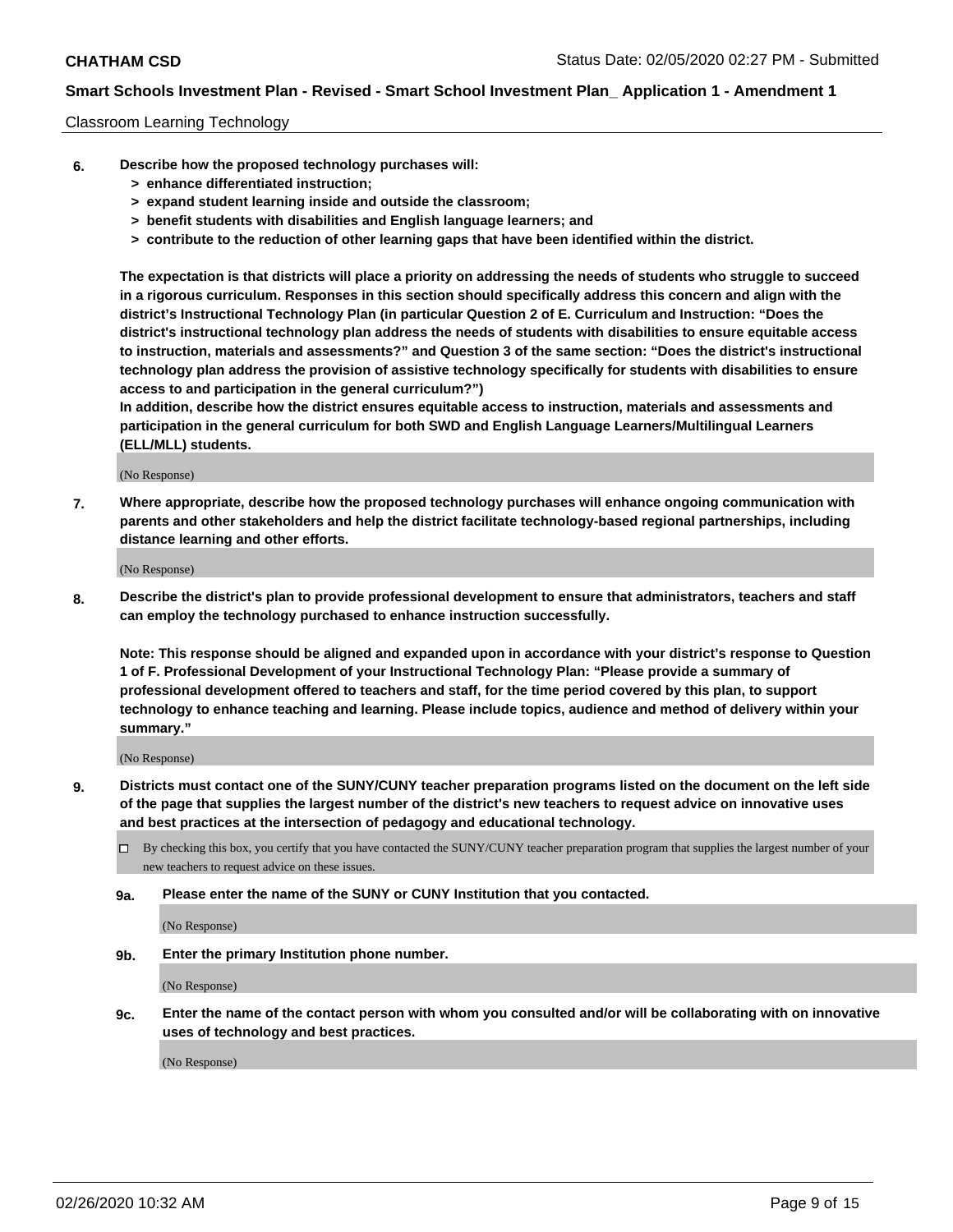### Classroom Learning Technology

**10. To ensure the sustainability of technology purchases made with Smart Schools funds, districts must demonstrate a long-term plan to maintain and replace technology purchases supported by Smart Schools Bond Act funds. This sustainability plan shall demonstrate a district's capacity to support recurring costs of use that are ineligible for Smart Schools Bond Act funding such as device maintenance, technical support, Internet and wireless fees, maintenance of hotspots, staff professional development, building maintenance and the replacement of incidental items. Further, such a sustainability plan shall include a long-term plan for the replacement of purchased devices and equipment at the end of their useful life with other funding sources.**

 $\Box$  By checking this box, you certify that the district has a sustainability plan as described above.

**11. Districts must ensure that devices purchased with Smart Schools Bond funds will be distributed, prepared for use, maintained and supported appropriately. Districts must maintain detailed device inventories in accordance with generally accepted accounting principles.**

By checking this box, you certify that the district has a distribution and inventory management plan and system in place.

### **12. Please detail the type, quantity, per unit cost and total cost of the eligible items under each sub-category.**

| Select the allowable expenditure<br>type.<br>Repeat to add another item under | Item to be Purchased | Quantity      | Cost per Item | <b>Total Cost</b> |
|-------------------------------------------------------------------------------|----------------------|---------------|---------------|-------------------|
| each type.<br>(No Response)                                                   | (No Response)        | (No Response) | (No Response) | 0.00              |
|                                                                               |                      | 0             | 0.00          |                   |

### **13. Final 2014-15 BEDS Enrollment to calculate Nonpublic Sharing Requirement (no changes allowed.)**

|            | l Public Enrollment | <b>INonpublic Enrollment</b> | <b>Total Enrollment</b> | Nonpublic<br>l Percentage |
|------------|---------------------|------------------------------|-------------------------|---------------------------|
| Enrollment | 1,123               |                              | 1.123.00                | 0.00                      |

## **14. If you are submitting an allocation for Classroom Learning Technology complete this table.**

|                         | Public School Sub-Allocation | <b>Estimated Nonpublic Loan</b><br>Amount<br>(Based on Percentage Above) | Estimated Total Public and<br>Nonpublic Sub-Allocation |
|-------------------------|------------------------------|--------------------------------------------------------------------------|--------------------------------------------------------|
| Interactive Whiteboards | (No Response)                | 0.00                                                                     | 0.00                                                   |
| Computer Servers        | (No Response)                | 0.00                                                                     | 0.00                                                   |
| Desktop Computers       | (No Response)                | 0.00                                                                     | 0.00                                                   |
| <b>Laptop Computers</b> | (No Response)                | 0.00                                                                     | 0.00                                                   |
| <b>Tablet Computers</b> | (No Response)                | 0.00                                                                     | 0.00                                                   |
| Other Costs             | (No Response)                | 0.00                                                                     | 0.00                                                   |
| Totals:                 | 0.00                         | 0                                                                        | 0                                                      |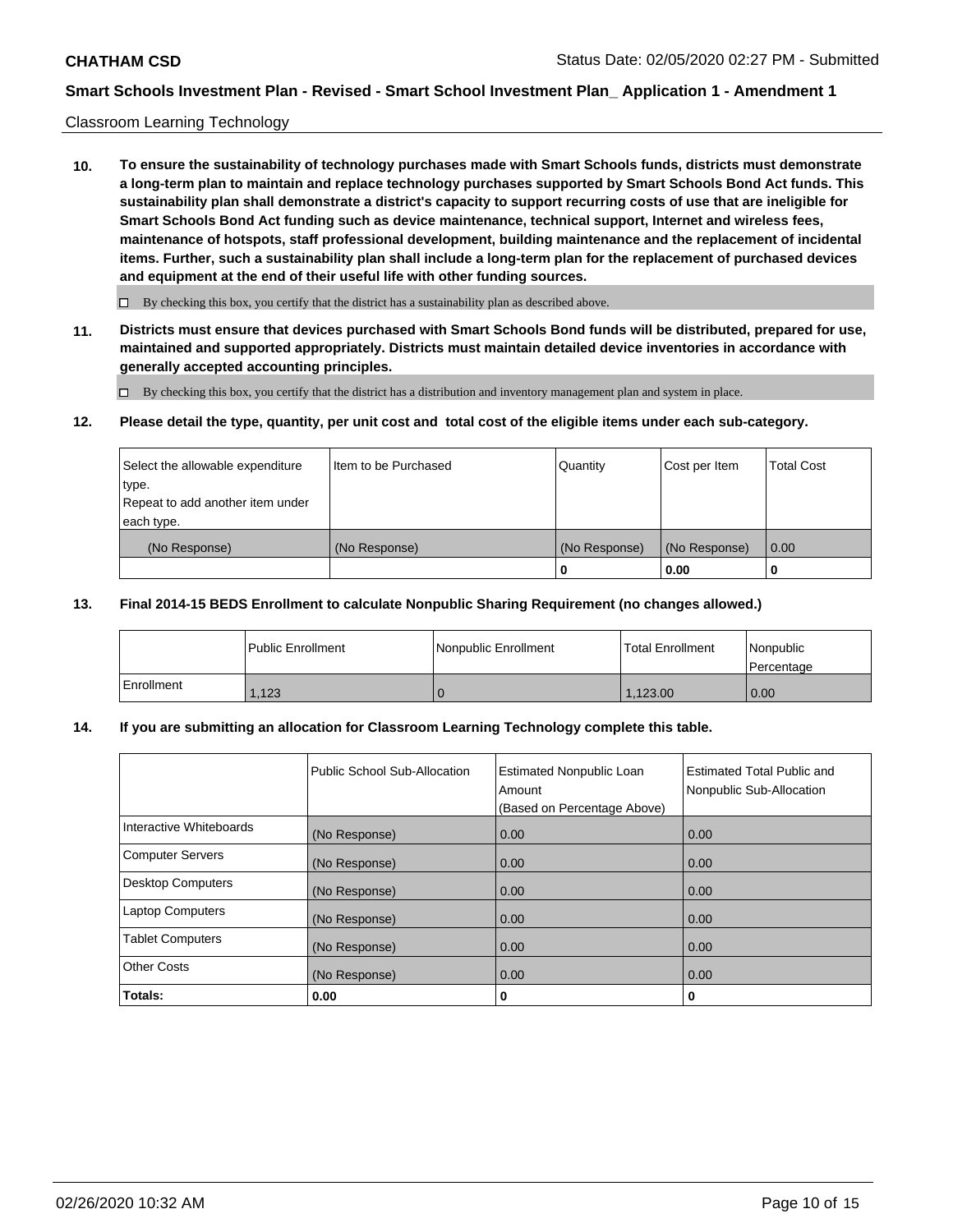### Pre-Kindergarten Classrooms

**1. Provide information regarding how and where the district is currently serving pre-kindergarten students and justify the need for additional space with enrollment projections over 3 years.**

(No Response)

- **2. Describe the district's plan to construct, enhance or modernize education facilities to accommodate prekindergarten programs. Such plans must include:**
	- **Specific descriptions of what the district intends to do to each space;**
	- **An affirmation that new pre-kindergarten classrooms will contain a minimum of 900 square feet per classroom;**
	- **The number of classrooms involved;**
	- **The approximate construction costs per classroom; and**
	- **Confirmation that the space is district-owned or has a long-term lease that exceeds the probable useful life of the improvements.**

(No Response)

**3. Smart Schools Bond Act funds may only be used for capital construction costs. Describe the type and amount of additional funds that will be required to support ineligible ongoing costs (e.g. instruction, supplies) associated with any additional pre-kindergarten classrooms that the district plans to add.**

(No Response)

**4. All plans and specifications for the erection, repair, enlargement or remodeling of school buildings in any public school district in the State must be reviewed and approved by the Commissioner. Districts that plan capital projects using their Smart Schools Bond Act funds will undergo a Preliminary Review Process by the Office of Facilities Planning.**

**Please indicate on a separate row each project number given to you by the Office of Facilities Planning.**

| Project Number |  |
|----------------|--|
| (No Response)  |  |
|                |  |

**5. Please detail the type, quantity, per unit cost and total cost of the eligible items under each sub-category.**

| Select the allowable expenditure | Item to be purchased | Quantity      | Cost per Item | <b>Total Cost</b> |
|----------------------------------|----------------------|---------------|---------------|-------------------|
| type.                            |                      |               |               |                   |
| Repeat to add another item under |                      |               |               |                   |
| each type.                       |                      |               |               |                   |
| (No Response)                    | (No Response)        | (No Response) | (No Response) | 0.00              |
|                                  |                      | U             | 0.00          |                   |

**6. If you have made an allocation for Pre-Kindergarten Classrooms, complete this table. Note that the calculated Total at the bottom of the table must equal the Total allocation for this category that you entered in the SSIP Overview overall budget.**

|                                          | Sub-Allocation |
|------------------------------------------|----------------|
| Construct Pre-K Classrooms               | (No Response)  |
| Enhance/Modernize Educational Facilities | (No Response)  |
| <b>Other Costs</b>                       | (No Response)  |
| Totals:                                  | 0.00           |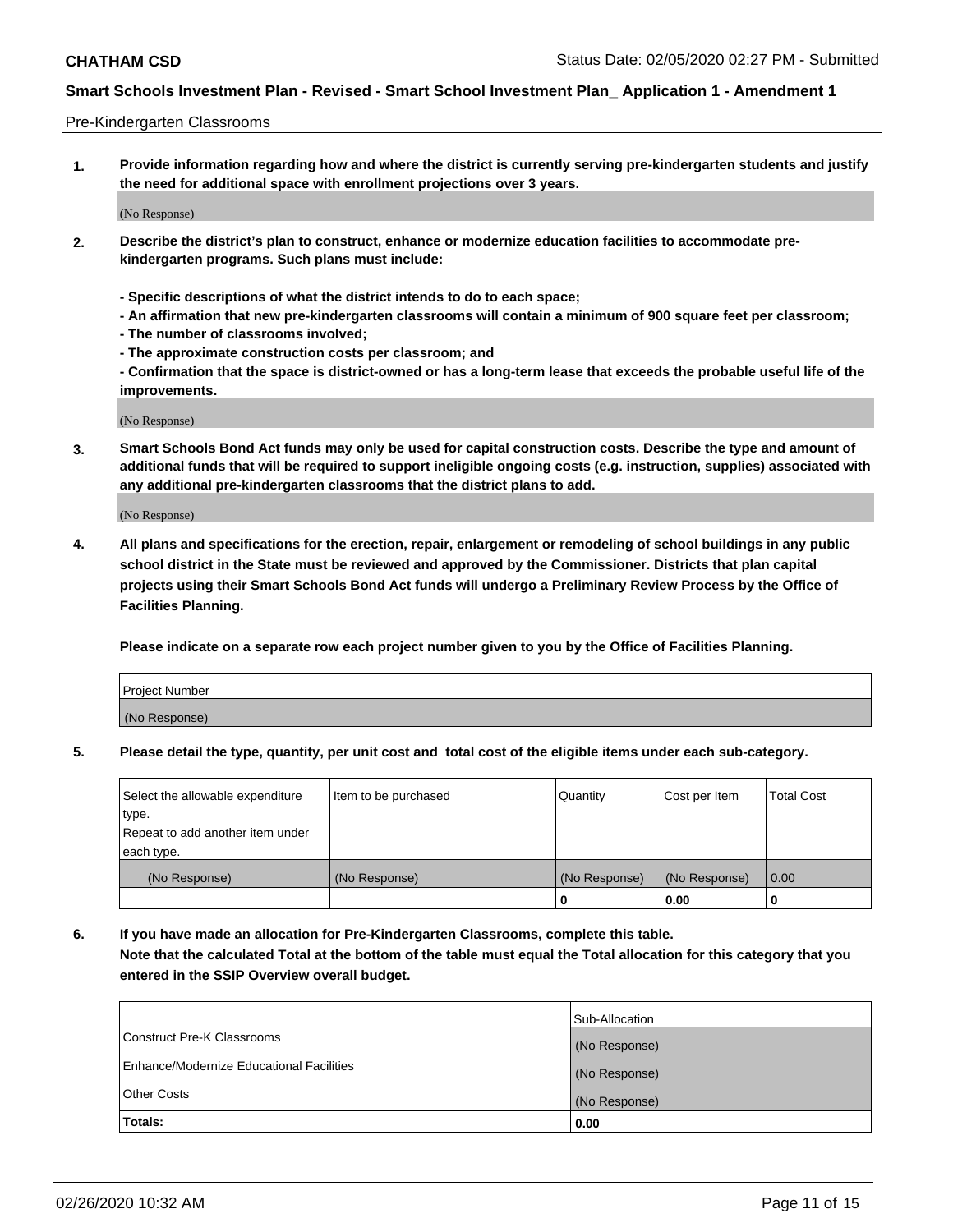Replace Transportable Classrooms

**1. Describe the district's plan to construct, enhance or modernize education facilities to provide high-quality instructional space by replacing transportable classrooms.**

(No Response)

**2. All plans and specifications for the erection, repair, enlargement or remodeling of school buildings in any public school district in the State must be reviewed and approved by the Commissioner. Districts that plan capital projects using their Smart Schools Bond Act funds will undergo a Preliminary Review Process by the Office of Facilities Planning.**

**Please indicate on a separate row each project number given to you by the Office of Facilities Planning.**

| Project Number |  |
|----------------|--|
|                |  |
|                |  |
|                |  |
| (No Response)  |  |
|                |  |
|                |  |

**3. For large projects that seek to blend Smart Schools Bond Act dollars with other funds, please note that Smart Schools Bond Act funds can be allocated on a pro rata basis depending on the number of new classrooms built that directly replace transportable classroom units.**

**If a district seeks to blend Smart Schools Bond Act dollars with other funds describe below what other funds are being used and what portion of the money will be Smart Schools Bond Act funds.**

(No Response)

**4. Please detail the type, quantity, per unit cost and total cost of the eligible items under each sub-category.**

| Select the allowable expenditure | Item to be purchased | Quantity      | Cost per Item | <b>Total Cost</b> |
|----------------------------------|----------------------|---------------|---------------|-------------------|
| ∣type.                           |                      |               |               |                   |
| Repeat to add another item under |                      |               |               |                   |
| each type.                       |                      |               |               |                   |
| (No Response)                    | (No Response)        | (No Response) | (No Response) | 0.00              |
|                                  |                      | 0             | 0.00          |                   |

**5. If you have made an allocation for Replace Transportable Classrooms, complete this table. Note that the calculated Total at the bottom of the table must equal the Total allocation for this category that you entered in the SSIP Overview overall budget.**

|                                                | Sub-Allocation |
|------------------------------------------------|----------------|
| Construct New Instructional Space              | (No Response)  |
| Enhance/Modernize Existing Instructional Space | (No Response)  |
| <b>Other Costs</b>                             | (No Response)  |
| Totals:                                        | 0.00           |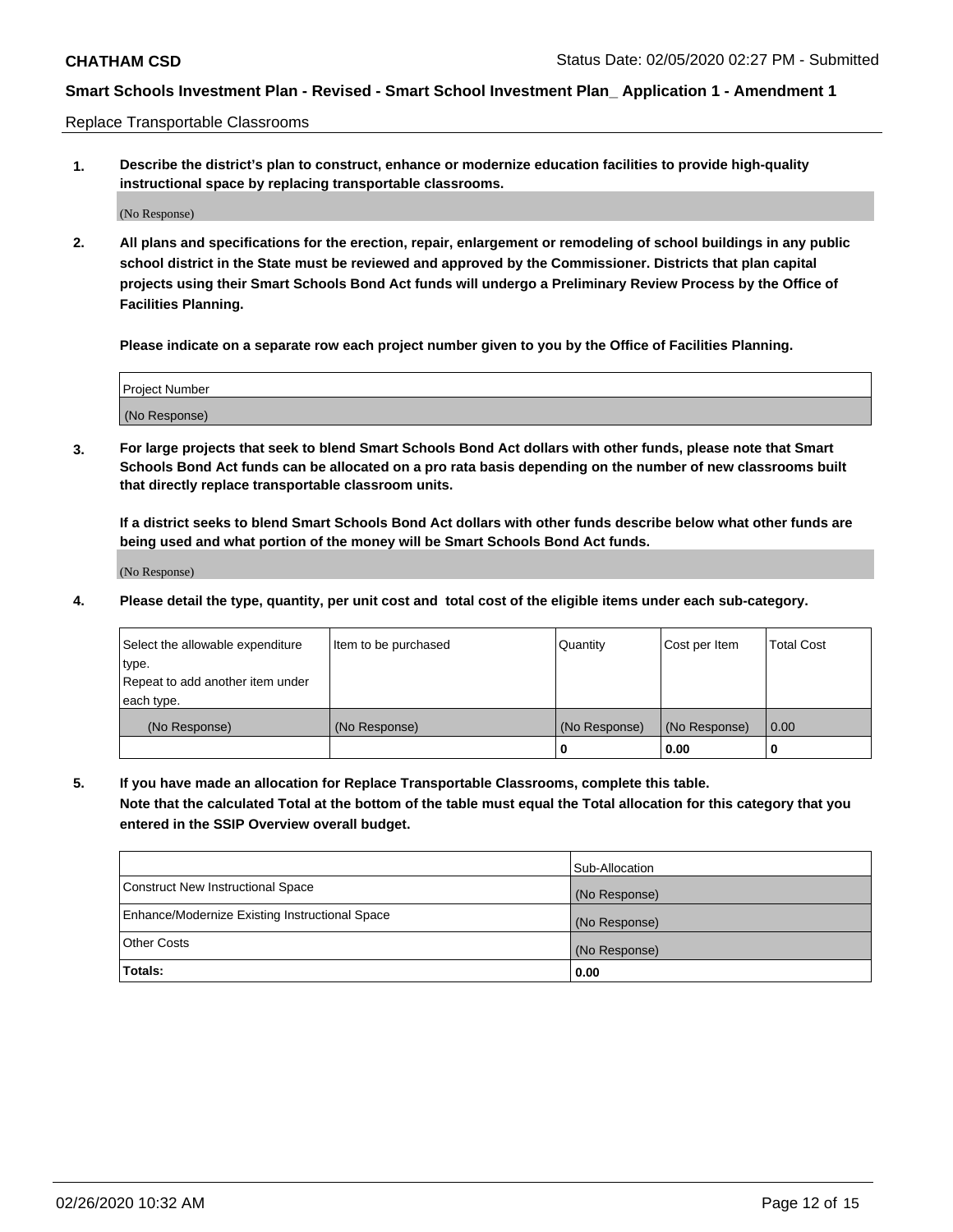### High-Tech Security Features

## **1. Describe how you intend to use Smart Schools Bond Act funds to install high-tech security features in school buildings and on school campuses.**

There was a data entry error on the original APPROVED application. The items were all listed as Electronic Security System, but during the conversion to the new form, the total was listed as Entry Control System. This is being resolved with this filing.

As Described belows, Chatham Central Schools wishes to make sure that all students remain safe when they are attending school. Unfortunately, the expenditures for the emergency notification have had several increases and installation also increased from our First application have increased since the original application. This amendment reflects those increases.

Safety and security is a priority for the Chatham Central School District. A reliable classroom communication system is an integral part of an emergency preparedness plan for Chatham. In the event of an emergency, getting the correct information to the correct individual or group of individuals would be critical.

The current system is an analog system that was installed many years ago. There are some areas with unreliable service and some areas that are not serviced at all. In addition, the system can handle voice calls but is not manageable. The district is proposing to replace the current system with a Voice over IP system. Currently, in the event of a 9-11 call, the district knows there is an emergency, but can't identify where. With the new system the district can identify the specific room. Response time will be cut dramatically. This system combines a traditional audio system with a digital display. The digital display normally displays incoming calls. In an emergency, the administration could scroll messages such as "shelter in place, intruder in the building." This would alert the classroom and not the intruder. The Audio system is normally a phone, but the administration can manage emergency calls to the classrooms. The administration can direct information to specific groups of phones such as a wing, grade level, or floor level.

**2. All plans and specifications for the erection, repair, enlargement or remodeling of school buildings in any public school district in the State must be reviewed and approved by the Commissioner. Smart Schools plans with any expenditures in the High-Tech Security category require a project number from the Office of Facilities Planning. Districts must submit an SSBA LOI and receive project numbers prior to submitting the SSIP. As indicated on the LOI, some projects may be eligible for a streamlined review and will not require a building permit. Please indicate on a separate row each project number given to you by the Office of Facilities Planning.**

| l Proiect Number      |  |
|-----------------------|--|
| 10-10-01-04-7-999-BA1 |  |

- **3. Was your project deemed eligible for streamlined Review?**
	- Yes

 $\square$  No

- **3a. Districts with streamlined projects must certify that they have reviewed all installations with their licensed architect or engineer of record, and provide that person's name and license number. The licensed professional must review the products and proposed method of installation prior to implementation and review the work during and after completion in order to affirm that the work was code-compliant, if requested.**
	- By checking this box, you certify that the district has reviewed all installations with a licensed architect or engineer of record.
- **4. Include the name and license number of the architect or engineer of record.**

| Name          | License Number |
|---------------|----------------|
| Matt Monaghan | 29199          |

**5. Please detail the type, quantity, per unit cost and total cost of the eligible items under each sub-category.**

| Select the allowable expenditure<br>type.<br>Repeat to add another item under<br>each type. | Item to be purchased                 | Quantity | Cost per Item | <b>Total Cost</b> |
|---------------------------------------------------------------------------------------------|--------------------------------------|----------|---------------|-------------------|
| <b>Electronic Security System</b>                                                           | <b>Additional Installation Costs</b> |          | 4.000.00      | 4,000.00          |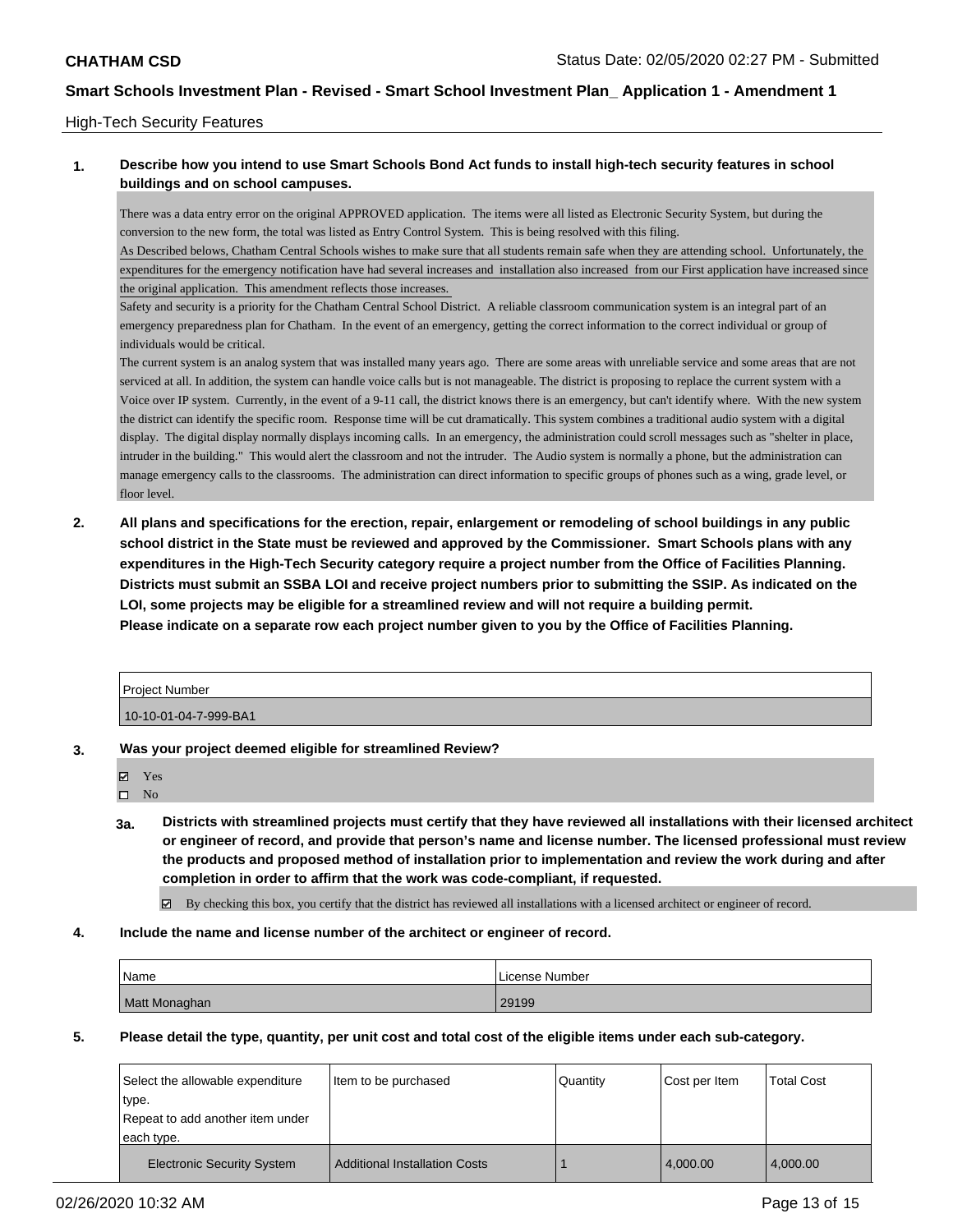High-Tech Security Features

| Select the allowable expenditure<br>type.<br>Repeat to add another item under<br>each type. | Item to be purchased                                                                                                                     | Quantity       | Cost per Item | <b>Total Cost</b> |
|---------------------------------------------------------------------------------------------|------------------------------------------------------------------------------------------------------------------------------------------|----------------|---------------|-------------------|
| <b>Entry Control System</b>                                                                 | <b>Entry Control Total</b>                                                                                                               | $-1$           | 135,716.00    | $-135,716.00$     |
| <b>Electronic Security System</b>                                                           | <b>Revised Electronic Security Total</b>                                                                                                 | $\mathbf 1$    | 135,716.00    | 135,716.00        |
| <b>Electronic Security System</b>                                                           | IPTA-IC250 InformaCast Universal<br>End Point Licensing (required For IP<br>Phones, Desktops, and IP Speakers)                           | $-1$           | 4,950.00      | -4,950.00         |
| <b>Electronic Security System</b>                                                           | REPLAY-T0-PCS Call Recording T0<br>Per Phone Updates and support                                                                         | 46             | 55.00         | 2,530.00          |
| <b>Electronic Security System</b>                                                           | REPLAY-T0 Call Recording - T0 Per<br>Phone                                                                                               | 46             | 290.00        | 13,340.00         |
| <b>Electronic Security System</b>                                                           | DON-UC-GMACNP-CLD 1 Year Cloud<br>Service Subscription: Unify for Gmail<br>Unified Messaging for Cisco Unity<br>Connection               | 100            | 18.00         | 1,800.00          |
| <b>Electronic Security System</b>                                                           | DON-UC-ACAD-S2T - Gmail Unify<br>Add-On Speech2Txt                                                                                       | 100            | 2.75          | 275.00            |
| <b>Electronic Security System</b>                                                           | Singlewire: InformaCast Advanced<br>Notification - Endpoint Licensing - 250<br>License Bundle (includes first 90 Days<br>of maintenance) | $\mathbf{1}$   | 5,198.00      | 5,198.00          |
| <b>Electronic Security System</b>                                                           | Singlewire: 3 Year Support and<br>updates - Per Endpoint License - TIER<br>B (Qty 250 - 950)                                             | 250            | 16.00         | 4,000.00          |
| <b>Electronic Security System</b>                                                           | Singlewire: InformaCast Paging<br>Gateway Plugin (One Per InformaCast<br>Server)                                                         | 2              | 522.00        | 1,044.00          |
| <b>Electronic Security System</b>                                                           | Singlewire: One-Time Installation                                                                                                        | 1              | 441.00        | 441.00            |
| <b>Electronic Security System</b>                                                           | Singlewire: InformaCast Mobile - 3 yr<br>License - TIER 1                                                                                | 250            | 13.00         | 3.250.00          |
| <b>Electronic Security System</b>                                                           | Avigilon/ Informacast Server: Server<br>HD NVR3 VAL 3TB 1U Rack Mnt,<br>Windows 10 IoT LTSB                                              | $\overline{2}$ | 3,446.00      | 6,892.00          |
| <b>Electronic Security System</b>                                                           | Microsoft: Microsoft SQL Server<br>Standard 2019 Licensing, 1 Server<br>License, Academic                                                | $\overline{2}$ | 287.00        | 574.00            |
| <b>Electronic Security System</b>                                                           | Microsoft: Microsoft SQL Server<br>Standard 2019 Licensing, 1 user CAL,<br>Academic                                                      | 10             | 67.00         | 670.00            |
| <b>Electronic Security System</b>                                                           | Panda Security: Adaptive Defense 360<br>License, 1-Year                                                                                  | $\overline{2}$ | 68.00         | 136.00            |
| <b>Electronic Security System</b>                                                           | Tripp Lite: 10ft Cat6 Gb Snagless<br>Molded UTP Patch Cable, Orange                                                                      | 4              | 9.00          | 36.00             |